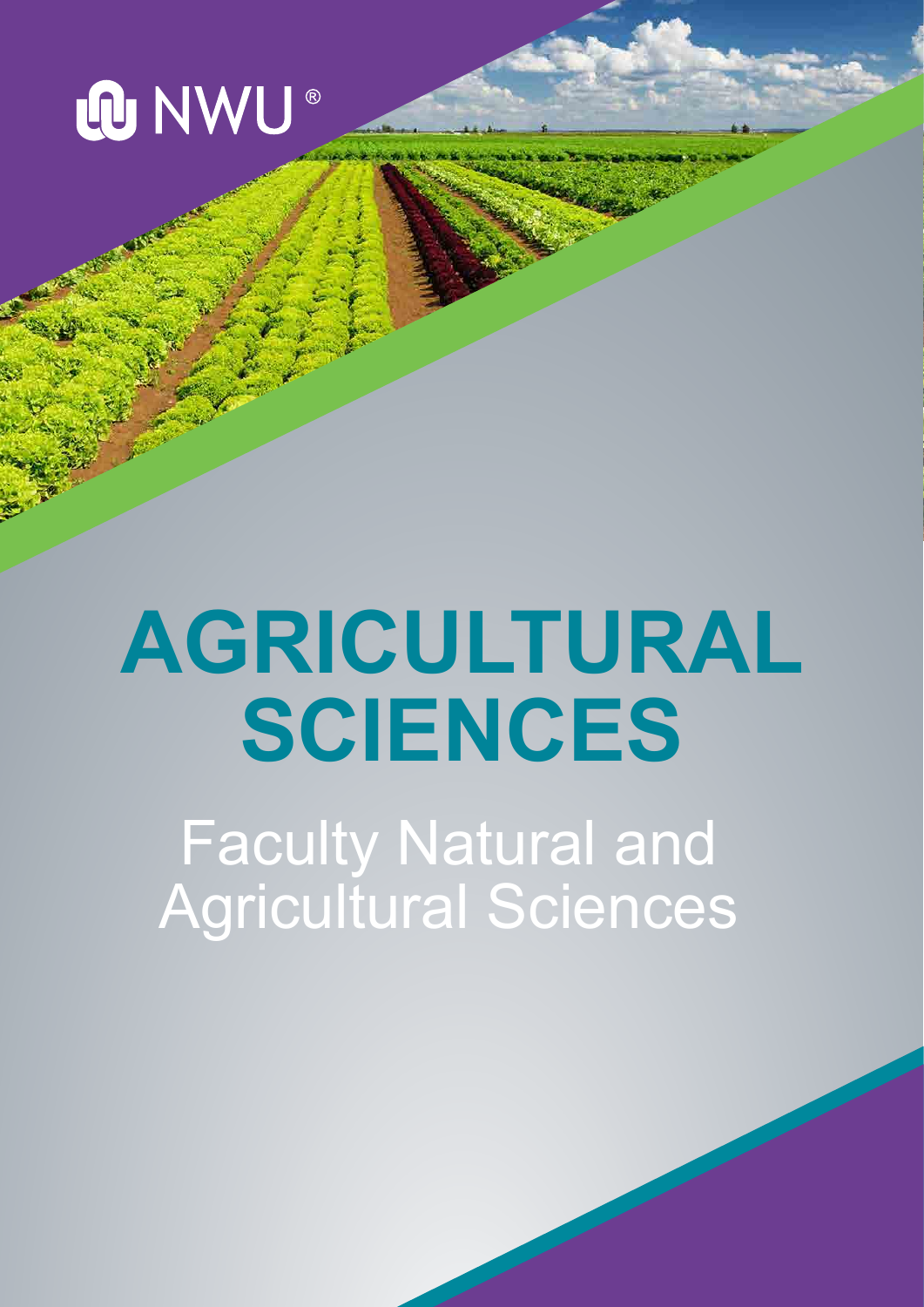## **NEW! NEW!**

#### **Agricultural Sciences:**

- BSc (Agric) with Agricultural Economics and Agronomy *(2FD K05 N401P)*
- BSc (Agric) with Soil Sciences and Agronomy *(2FD K06 N401P)*

Are you interested in the agricultural sciences and getting involved in farming, agricultural businesses, agricultural services, agricultural research and academics? Then the BSc (Agric) programs may well be for you, providing you with high quality, modern training to become an agronomist, soil scientist or an agricultural economist.

Two new four-year programs were developed focusing specifically on Agronomy, Soil Sciences and Agricultural Economics.

- a.BSc. (Agric) with Soil Sciences and Agronomy
- b.B.Sc. (Agric) with Agricultural Economics and Agronomy

These programs will address the specific needs within the predominantly summer grain regions, such as scientifically advanced precision farming amongst others.

Students will be able to register from January 2019 for two new BSc (Agric) programs in the School of Agricultural Sciences, at the Potchefstroom Campus of the NWU. This follows an urgent need for teaching and research in agriculture in the region, addressing top priority food security issues.

This degree has been designed to equip students with the high-level skills required in the advanced world of farming and research. With this degree as a starting point, students will be able to pursue Masters studies in either of Agronomy, Soil Science or Agricultural economics.

### **Minimum admission requirements**

- National Senior Certificate with university exemption
- Minimum APS-count of 22
- Mathematics and Physical Science on level 4 (50 59%)
- 4 years
- Potchefstroom Campus, NWU
- Candidates who are in possession of matriculation results from foreign educational systems must meet the requirements for admission to degree study as determined by the Joint Matriculation Board.

#### **Contact Information**

**Program coordinator/Agronomy** Prof H van Hamburg Tel: 018 2994376 huib.vanhamburg@nwu.ac.za

**Agricultural Economics** Dr Johnny van der Merwe Tel: 018 2852393 johnny.vandermerwe@nwu.ac.za **Soil Sciences** Danel van Tonder Tel: 018 2991092 danel.vantonder@nwu.ac.za

**Undergraduate Administration** Mrs Chantel Zaayman Tel: 018 2994213 chantel.zaayman@nwu.ac.za